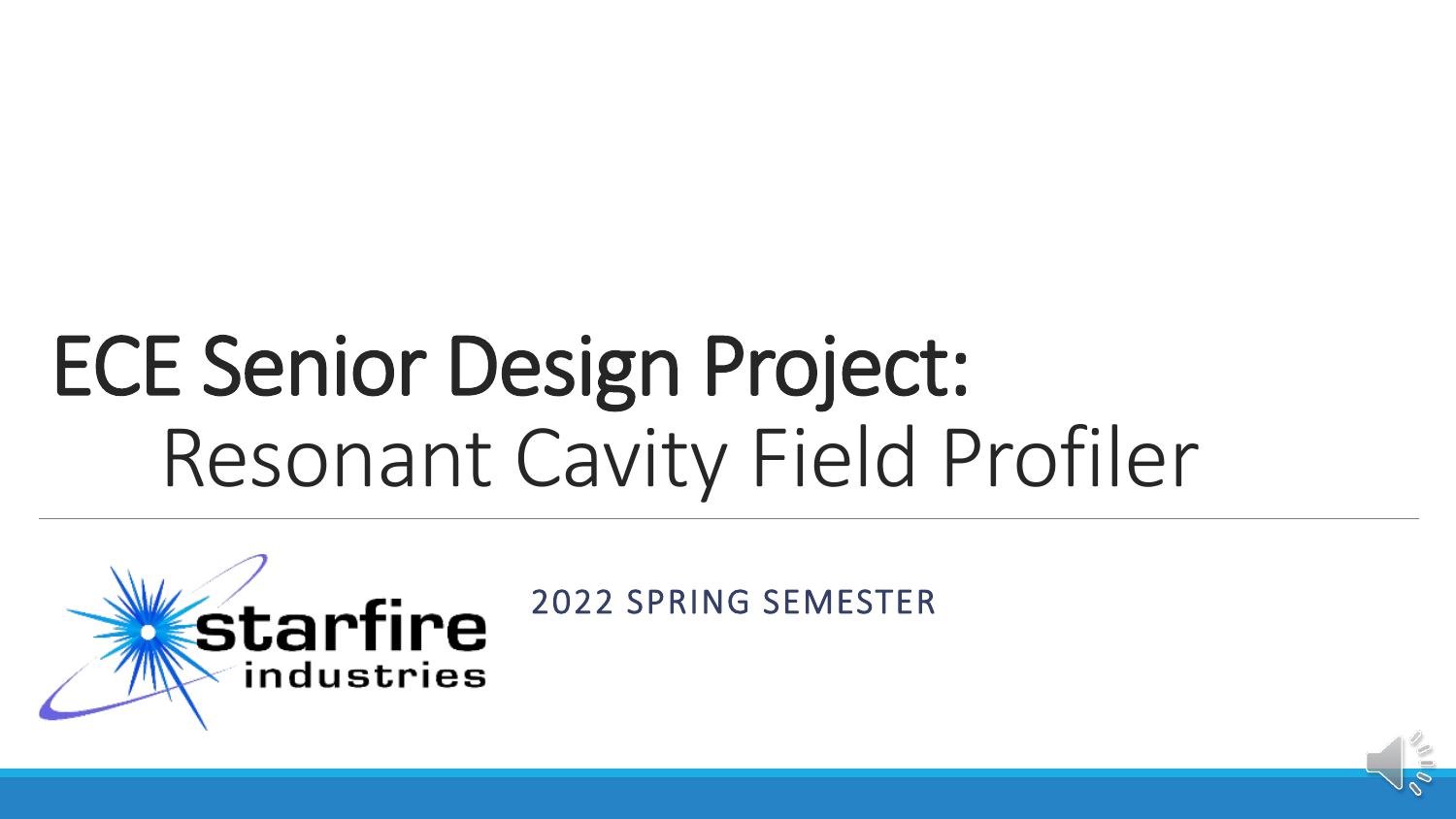## About Us…

### *Starfire Industries LLC* **located in Champaign, IL USA (near** *University of Illinois***)**

- ~35 employees, including 6 PhDs
- 14,000 ft<sup>2</sup> engineering, lab/test and production space
- Complete vertical integration from R&D, manufacturing, applications testing and support
- Making neutron generators and pulsed plasma sources for 10+ years!

### **Products:**

- nGen® portable neutron generators
- Centurion® transportable MeV particle accelerators
- IMPULSE® pulsed power modules for sputtering
- RADIONTM plasma sources for PECVD & Etching

### **Internship/Co-Op Program:**

◦ M.S. & M.Eng. Program + Ph.D. (planned)



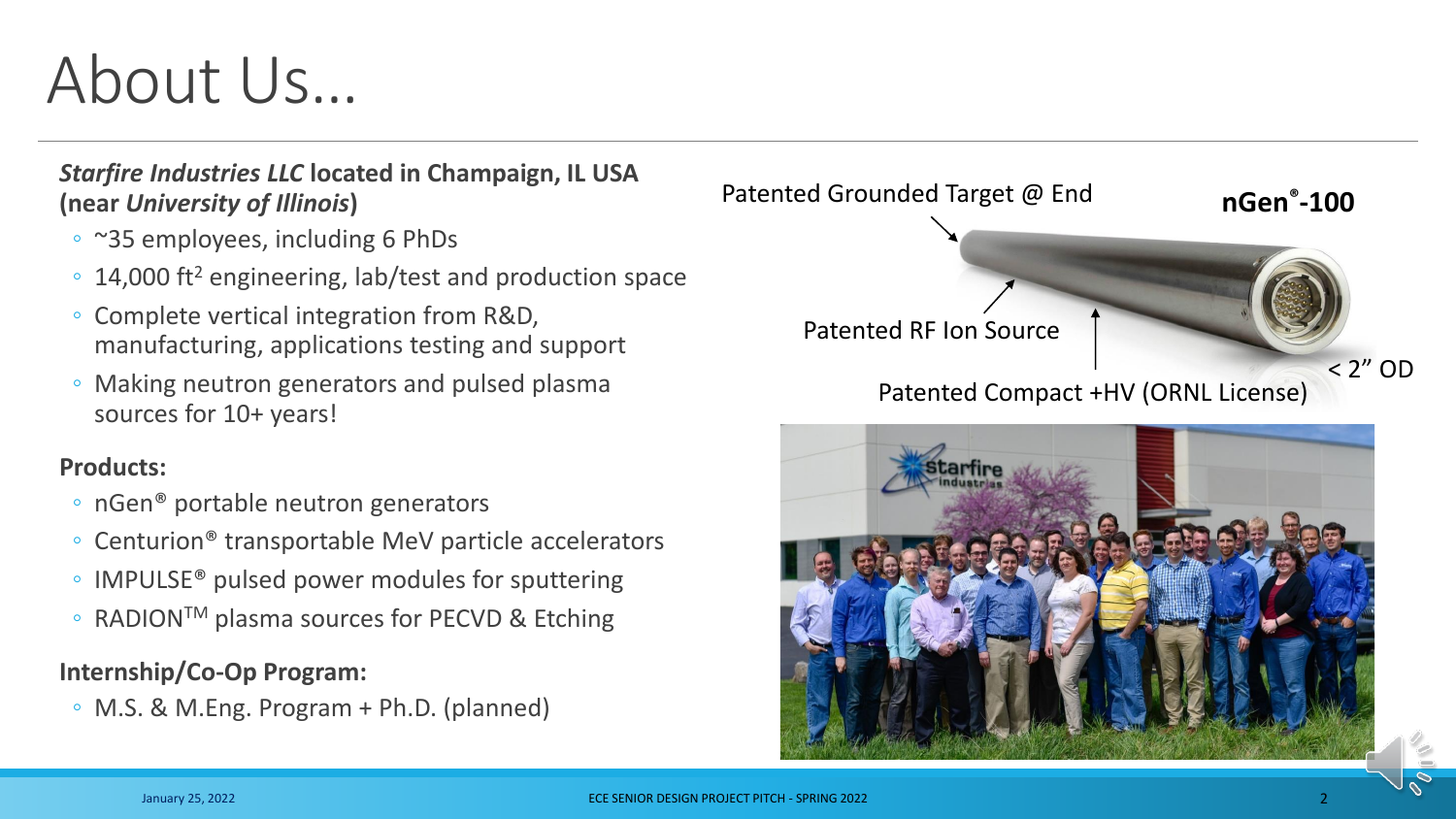# Project Background

#### **RF accelerator systems use a resonant cavity**

- Shaped cavity interior converts oscillating fields into directed particle acceleration
- Operation requires precisely controlled EM field profile

#### **Tuning the cavity field is an iterative process**

◦ Measure field profile  $\rightarrow$  adjust tuning slugs if needed  $\rightarrow$  repeat

#### **Field profile is inferred via a 'bead-pull' technique**

- A metal bead on a nylon wire is pulled through the cavity
- The bead causes a shift in the resonant frequency of the cavity based on the magnetic field strength at the bead's location





*Starfire's prototype, compact 4 MeV D+ RFQ cavity*



*A close-up view of the tuning slugs used for field shaping*